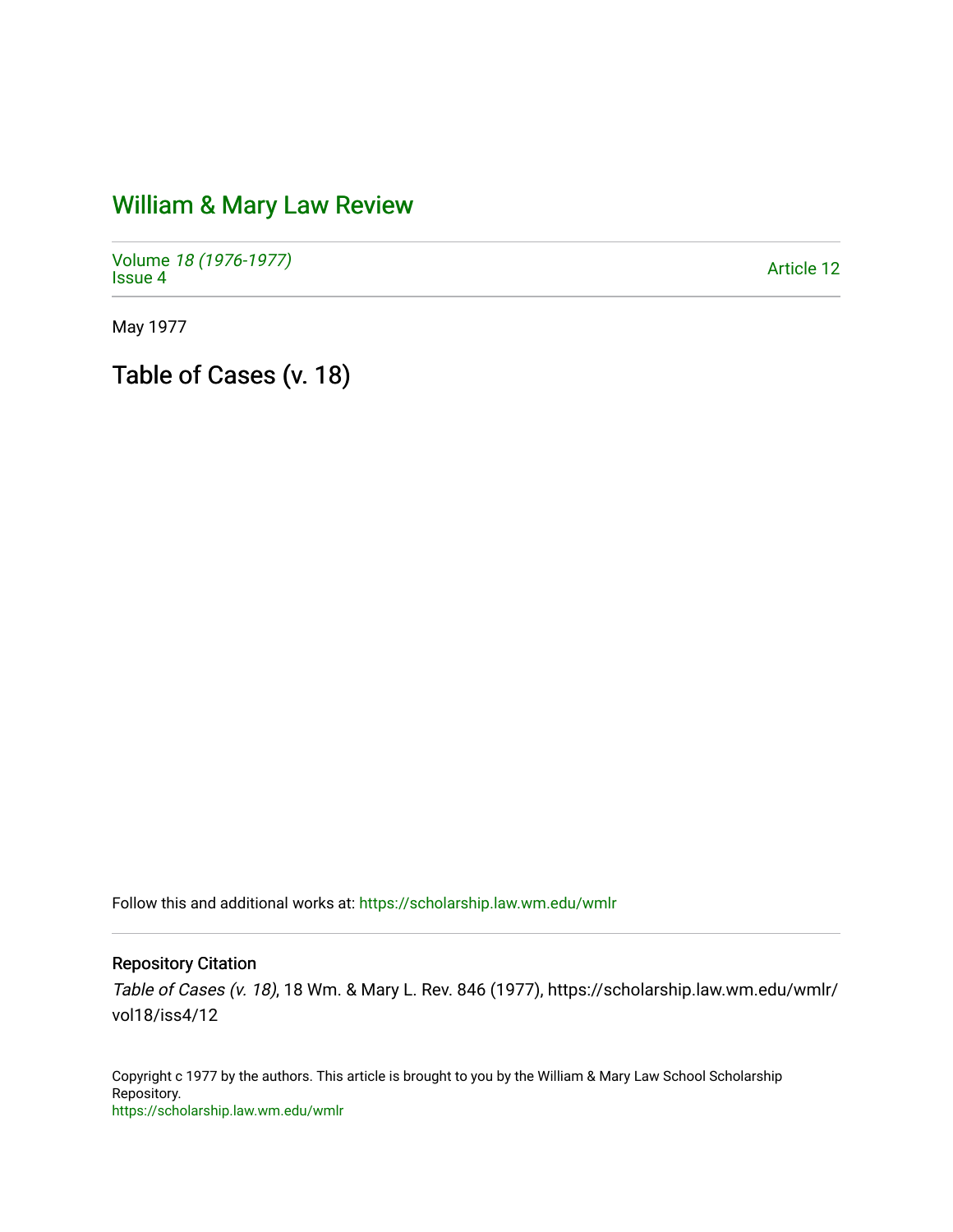## **TABLE OF CASES**

Note: Cases here indexed include only those receiving textual discussion. Those appearing in italics are the subject of an Article, Note, or Comment.

 $\Box$ 

| Abbott Laboratories v. Gardner 191             |     | Chambers v. Mississippi                                                          | 14         |
|------------------------------------------------|-----|----------------------------------------------------------------------------------|------------|
| Abrams v. United States  360                   |     | Chapman v. Scott $\ldots$ $\ldots$ 521                                           |            |
| Allen v. State Board of Elections 441          |     | Chemehuevi Tribe of Indians v.                                                   |            |
| Armstrong v. United States                     | 519 | FPC descriptions and construction                                                | 761        |
| Ash v. Cort                                    | 458 | City of Biddeford v. Biddeford                                                   |            |
| Askins v. United States                        | 828 | Teachers Association (1997) 807                                                  |            |
| Association of Data Processing                 |     | City of Cleveland v. Hirsch  838                                                 |            |
| Service Organizations, Inc.<br>v.              |     | City of Madison Joint School Dis-                                                |            |
| Camp                                           | 436 | trict No. 8 v. WERC $\ldots$                                                     | 159        |
| Attorney General v. Pearson                    | 656 | City of Sioux Falls v. Sioux Falls                                               |            |
| Autry v. Republic Productions, Inc. 609        |     | Firefighters                                                                     | 800        |
| Axelrod v. Commissioner                        | 205 | The Civil Rights Cases                                                           | 468        |
| Bailey v. Richardson                           | 62  | Cooper v. Wandsworth Board of                                                    |            |
| Barlow v. Collins  191                         |     | Works                                                                            | 65         |
| Barr v. Matteo  629                            |     | Cort v. Ash                                                                      | 441        |
|                                                |     | Cox v. United States  204                                                        |            |
| Bell v. Hood  430, 637                         |     | Craigdallie v. Aikman  656                                                       |            |
|                                                |     | Cuddington v. Wilkins  534                                                       |            |
| Benton v. Maryland  141                        |     | Davis v. Alaska  16                                                              |            |
| Biddinger v. Commissioner of Po-               |     | Davis v. Department of Labor &                                                   |            |
|                                                |     | Industries                                                                       | 560        |
|                                                |     | Davis v. Richardson                                                              | 186        |
| Birnbaum v. Newport Steel Corp. 417            |     | Dawkins v. Antrobus                                                              | 60         |
| Bivens v. Six Unknown Named                    |     | Dearborn Firefighters Local 412                                                  |            |
| Agents of Federal Bureau of                    |     | v. City of Dearborn                                                              | 803        |
| Narcotics                                      | 629 | DeFunis v. Odegaard                                                              | 332        |
| Blalock v. Ladies Professional Golf            |     | Dennis v. United States                                                          | 355        |
| Association                                    | 717 | Dimes v. Grand Junction Canal                                                    | 54         |
| Blue Chip Stamps v. Manor Drug                 |     | Division 85, Amalgamated Transit                                                 |            |
| Stores                                         | 418 | Union v. Port Authority                                                          | 799        |
| Board of Regents v. Roth                       | 64  | Eason v. General Motors Accep-                                                   |            |
| Board of School Directors v. WERC 165          |     | tance Corp.                                                                      | 427        |
| Bouldin v. Alexander                           | 658 | Economou v. United States Depart-                                                |            |
| Boulton v. Jones                               | 241 | ment of Agriculture                                                              | 628        |
| Breen v. Amalgamated Engineer-                 |     | Firefighters Local 293 v.<br>Erie                                                |            |
| ing Union                                      | 67  | Gardner                                                                          | 798        |
| Broderick v. Anderson  201                     |     | Ernst & Ernst v. Hochfelder                                                      | 448        |
| Brown v. Board of Education 222                |     | Ex parte Garland                                                                 | 522        |
| Brown v. Walker  522<br>Burkhart v. Saxbe  629 |     | Ex parte Grossman                                                                | 526        |
| Byrne v. Kinematograph Renters                 |     | Ex parte Wells 507, 520                                                          |            |
| Society, Ltd.                                  | 61  | Expeditions Unlimited Aquatic En-                                                |            |
| Byrne v. Van Tienhoven                         | 248 | terprises, Inc. v. Smithsonian In-                                               |            |
| Calbeck v. Travelers Insurance Co. 561         |     | stitution <i>manufacturers</i> and <i>manufacturers</i> and <i>manufacturers</i> | 642        |
| Callan v. Westover  201                        |     | Fashion Originators' Guild v. FTC                                                | 718        |
| Cappadora v. Celebrezze  183                   |     | First Iowa Hydro-Electric Coop-<br>erative v. FPC                                |            |
| Carlesi v. New York  535                       |     | Flast v. Cohen                                                                   | 765<br>446 |
| Chaifetz v. United States  834                 |     |                                                                                  |            |
|                                                |     |                                                                                  |            |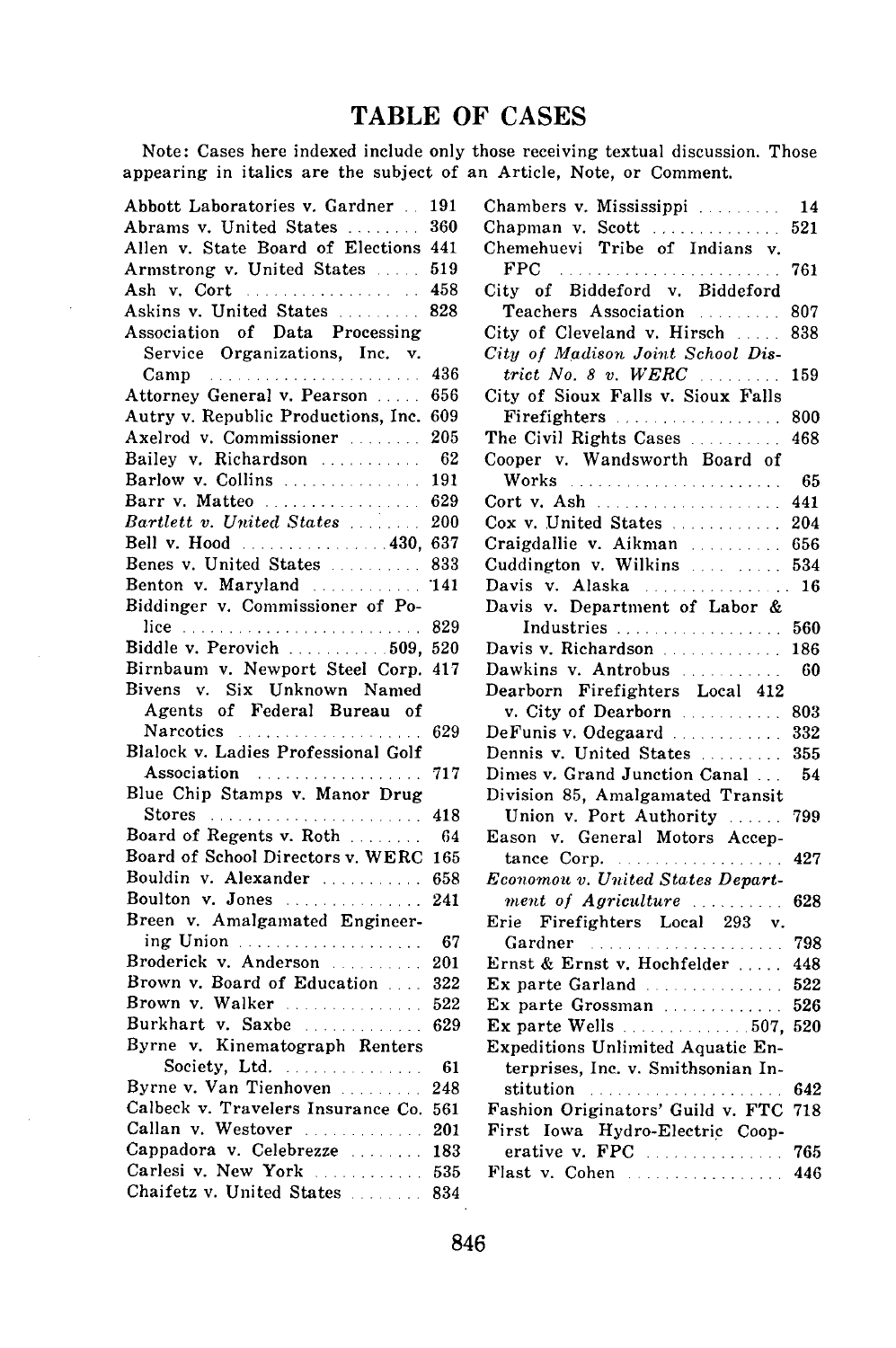INDEX

 $\bar{\beta}$ 

| Foremost-McKesson, Inc. v. Provi-                                                                               |     |
|-----------------------------------------------------------------------------------------------------------------|-----|
| dent Securities Co.                                                                                             | 398 |
| FPC v. Union Electric Co.                                                                                       | 764 |
| Frohwerk v. United States                                                                                       | 360 |
| Gardella v. Log Cabin Products                                                                                  | 608 |
| Geisel v. Poynter Products, Inc.                                                                                | 609 |
| Gilliam v. American Broadcasting                                                                                |     |
| Cos.                                                                                                            | 595 |
| Godden v. Hales                                                                                                 | 495 |
| Gold v. Sloan                                                                                                   | 401 |
| Gonzalez v. Roman Catholic Arch-                                                                                |     |
| bishop conservation of the bishop conservation of the bishop conservation of the bishop conservation of the set | 659 |
| Gorman v. United States                                                                                         | 138 |
| Graham v. John Deere Co.                                                                                        | 618 |
| Granz v. Harris                                                                                                 | 607 |
| Great Atlantic & Pacific Tea Co.                                                                                |     |
| v. Supermarket Equipment Corp.                                                                                  | 616 |
| Green v. United States                                                                                          | 129 |
|                                                                                                                 |     |
| Greene v. McElroy                                                                                               | 53  |
| Gregoire v. Biddle                                                                                              | 634 |
| Hall v. United States                                                                                           | 136 |
| Harney v. Russo                                                                                                 | 806 |
| Heflin v. United States                                                                                         | 121 |
| Henningsen v. Bloomfield Motors,                                                                                |     |
|                                                                                                                 | 328 |
| Herndon v. Lowry                                                                                                | 355 |
| Holiday v. Johnston                                                                                             | 103 |
| Hotchkiss v. Greenwood                                                                                          | 614 |
| Imbler v. Pachtman                                                                                              | 643 |
| I.T.O. Corp. v. Benefits Review                                                                                 |     |
| Board Marshall and State Board                                                                                  | 564 |
| Ives v. South Buffalo Railway 259,                                                                              | 281 |
| J.I. Case Co. v. Borak                                                                                          | 432 |
| Jacksonville Shipyards, Inc. v.                                                                                 |     |
| Perdue                                                                                                          | 578 |
| Jaeger v. American International                                                                                |     |
| Pictures, Inc.                                                                                                  | 610 |
| Kedroff v. Saint Nicholas Cathe-                                                                                |     |
| dral<br>الموادي والمتحدث والمتحدث والمتحدث والمتحدث والمتحدث                                                    | 660 |
| Kentucky Utilities Co. v. Glenn                                                                                 | 202 |
| Kern County Land Co. v. Occiden-                                                                                |     |
| tal Petroleum Corp.                                                                                             | 400 |
| The Laura                                                                                                       | 523 |
| Lindsay v. Cundy                                                                                                | 241 |
| Maddox v. Richardson                                                                                            | 185 |
| Maryland & Virginia Eldership of                                                                                |     |
| the Churches of God v. Church                                                                                   |     |
| of God<br><u>. Kanadana ana ana ana ana ana ana ana an</u>                                                      | 665 |
| McAleer v. AT&T Co.                                                                                             | 337 |
| McCulloch v. Maryland                                                                                           | 462 |
| Milanovich v. United States                                                                                     | 121 |
|                                                                                                                 | 463 |
| Miranda v. Arizona<br>Mitchell v. Texas Gulf Sulpher Co.                                                        | 420 |
|                                                                                                                 |     |

 $\hat{\boldsymbol{\beta}}$ 

,

 $\bar{\gamma}$ 

| Molinas v. National Basketball As-                                                                                                                                                                                             |     |
|--------------------------------------------------------------------------------------------------------------------------------------------------------------------------------------------------------------------------------|-----|
| sociation contract the contract of the second second second second second second second second second second second second second second second second second second second second second second second second second second s | 725 |
| Monroe v. Pape                                                                                                                                                                                                                 | 649 |
| Nacirema Operating Co. v. Johnson                                                                                                                                                                                              | 561 |
| Nakkada Ali v. Jayaratne                                                                                                                                                                                                       | 62  |
| National Railroad Passenger Corp.                                                                                                                                                                                              |     |
| v. National Association of Rail-                                                                                                                                                                                               |     |
| road Passengers                                                                                                                                                                                                                | 435 |
| O'Clair v. United States                                                                                                                                                                                                       | 144 |
| Paul v. Davis                                                                                                                                                                                                                  | 638 |
| Pederson v. Stewart-Warner Corp.                                                                                                                                                                                               | 624 |
| Peterson v. Weinberger                                                                                                                                                                                                         | 644 |
| People v. Abbot                                                                                                                                                                                                                | 21  |
| People v. Blackburn                                                                                                                                                                                                            | 29  |
| Phillips v. United States                                                                                                                                                                                                      | 122 |
| Pierson v. Ray                                                                                                                                                                                                                 | 635 |
| Pittston Stevedoring Corp. v. Del-                                                                                                                                                                                             |     |
| laventura                                                                                                                                                                                                                      | 568 |
| Plessy v. Ferguson                                                                                                                                                                                                             | 322 |
| Presbyterian Church v. Mary Eliz-                                                                                                                                                                                              |     |
| abeth Blue Hull Memorial Pres-                                                                                                                                                                                                 |     |
| byterian Church                                                                                                                                                                                                                | 663 |
| Prince v. United States                                                                                                                                                                                                        | 102 |
| Prouty v. National Broadcasting                                                                                                                                                                                                |     |
|                                                                                                                                                                                                                                | 608 |
| R. v. Aston University Senate                                                                                                                                                                                                  | 68  |
| R. v. Chancellor of Cambridge                                                                                                                                                                                                  | 50  |
| R. v. Gaming Board for Great Brit-                                                                                                                                                                                             |     |
|                                                                                                                                                                                                                                | 63  |
| R. v. Metropolitan Police Commis-                                                                                                                                                                                              |     |
| sioner en management and a series of the series of the series of the series of the series of the series of the                                                                                                                 | 62  |
| Raffles v. Wichelhaus                                                                                                                                                                                                          | 236 |
| Reliance Electric Co. v. Emerson                                                                                                                                                                                               |     |
| Electric Co.                                                                                                                                                                                                                   | 397 |
| Rich v. RCA Corp.                                                                                                                                                                                                              | 609 |
| Ridge v. Baldwin                                                                                                                                                                                                               | -63 |
| Riggs v. Palmer                                                                                                                                                                                                                | 328 |
| Robertson v. National Basketball                                                                                                                                                                                               |     |
| Association 694,                                                                                                                                                                                                               | 741 |
| Roviaro v. United States                                                                                                                                                                                                       | 26  |
| Ruiz-Olan v. Secretary of HEW                                                                                                                                                                                                  | 186 |
| St. Louis & San Francisco Railway                                                                                                                                                                                              |     |
| Co. v. Mathews                                                                                                                                                                                                                 | 281 |
| Sanders v. Weinberger  181                                                                                                                                                                                                     |     |
| Scenic Hudson Preservation Con-                                                                                                                                                                                                |     |
| ference v. FPC                                                                                                                                                                                                                 | 772 |
| Schenck v. United States                                                                                                                                                                                                       | 360 |
| Scheuer v. Rhodes                                                                                                                                                                                                              | 629 |
| Schlesinger v. Reservists Commit-                                                                                                                                                                                              |     |
| tee construction of the construction of the construction of the construction of the construction of the construction of the construction of the construction of the construction of the construction of the construction of th | 448 |
| Scriven Brothers & Co. v. Hindley                                                                                                                                                                                              |     |
|                                                                                                                                                                                                                                | 237 |
| Sea-Land Service, Inc. v. Director,                                                                                                                                                                                            |     |

 $\lambda$